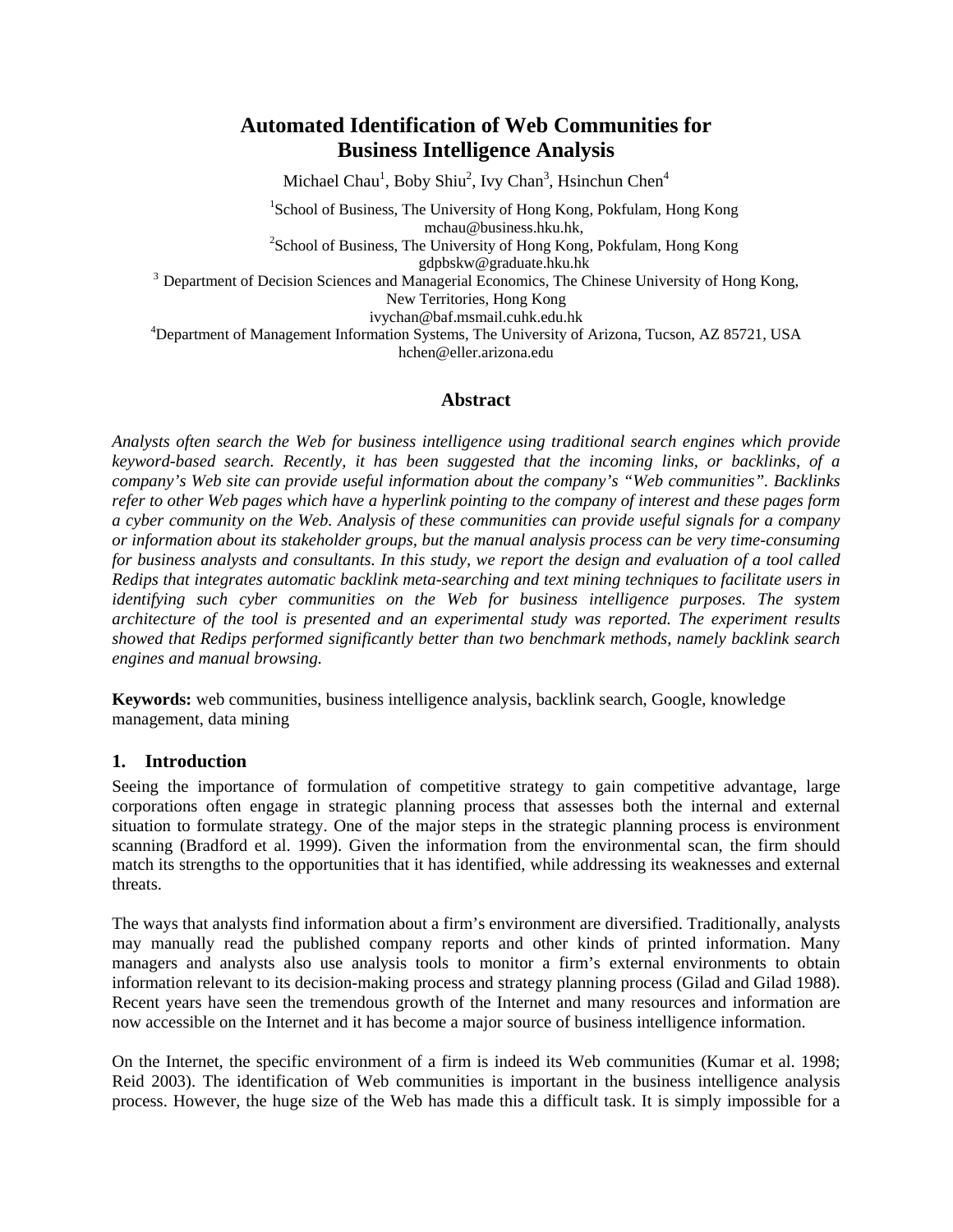person to manually browse the entire Web to identify the Web communities of a firm. This has been known as the information overload problem. Search engines have been helping people in searching information on the Internet. However, oftentimes a significant portion of the Web pages returned by search engines are irrelevant or outdated and analysts still have to spend a long time to manually browse the content of each Web page, acquire the overall concept of the set of the search results, and summarize the information. Facing numerous "most relevant" Web pages, the process of identification of Web communities certainly become a time-consuming and mentally exhausting task to complete.

Personal Web spiders – robots that help users search for information on the Web – also have been developed for business intelligence analysis (Chau and Chen 2003; Chen and Chau, 2004). For example, the CI Spider can automate the filtering of irrelevant Web pages and facilitate the analysis of retrieval results using Web searching and clustering techniques (Chau et al. 2001; Chen et al. 2002). While these tools can help users with general analysis (e.g., studying the core business of a firm), they are often limited to the outgoing links of an organization or even just the Web pages within the organization's Web sites. To study the Web communities of a given organization, it is important to identify and analyze the backlinks (incoming links) of the organization's Web site. However, no business analysis tools have such backlink search capability.

We try to address these problems using our "Redips" architecture. "Redips" is the reverse spelling of the word "Spider". Instead of using breadth-first search or best-first search like traditional Web spiders (Chen et al. 2002), Redips is designed to search the Internet "backwards". When a user inputs the URL of a company into Redips, the tool will search the Internet backwards such that the search results will represent the firm's environment and the implicit communities of the specified URL. The backlink search results will be fetched real-time to the local computer and Redips will examine the fetched Web pages and perform text analysis and text mining to extract the noun phrases from the stored Web pages. Noun phrases symbolize a vector of themes and topics in the Web pages that analysts can use to easily identify the main areas of interest in the Web communities. Lastly, Redips allows users to visualize the retrieved Web pages in the form of a two-dimensional map using the self-organizing maps (SOMs) technique. The map would help analysts and managers to quickly understand the themes in the set of fetched Web pages and shorten the time of reading the Web pages one by one and summarizing the information.

The remaining of the paper is organized as follows: Section 2 reviews related work in Web communities, business intelligence analysis, and Internet-based analysis tools. Section 3 describes the research questions and the problem of the existing analysis tools. Section 4 outlines the architecture of our analysis tool Redips. Section 5 discusses an experiment conducted to evaluate the proposed tool and the corresponding experiment design. Section 6 presents the experiment results and analyzes the results using statistical analysis. Section 7 concludes our work and discusses our future research directions.

### **2. Research Background**

### *2.1. Business Intelligence Analysis and Web Communities*

The Internet has many well-known explicitly defined communities – groups of individuals who share a common interest, together with the Web pages most popular amongst them (Reid 2003). The Web communities consist of the following stakeholders of the firm: customers, suppliers, competitors, regulators, employees, educational institutions, court and legal institutions, financial institutions, stockholders, public-interest groups, labor unions, political parties, federal, state, local governments, etc. (Schermerhorn 2001). The stakeholders listed here can be classified into two categories: explicit and implicit Web communities.

Explicit communities are the communities that are available to be identified easily on the Internet. Kumar et al. discussed the example of an explicit community of Web users interested in Porsche Boxster cars,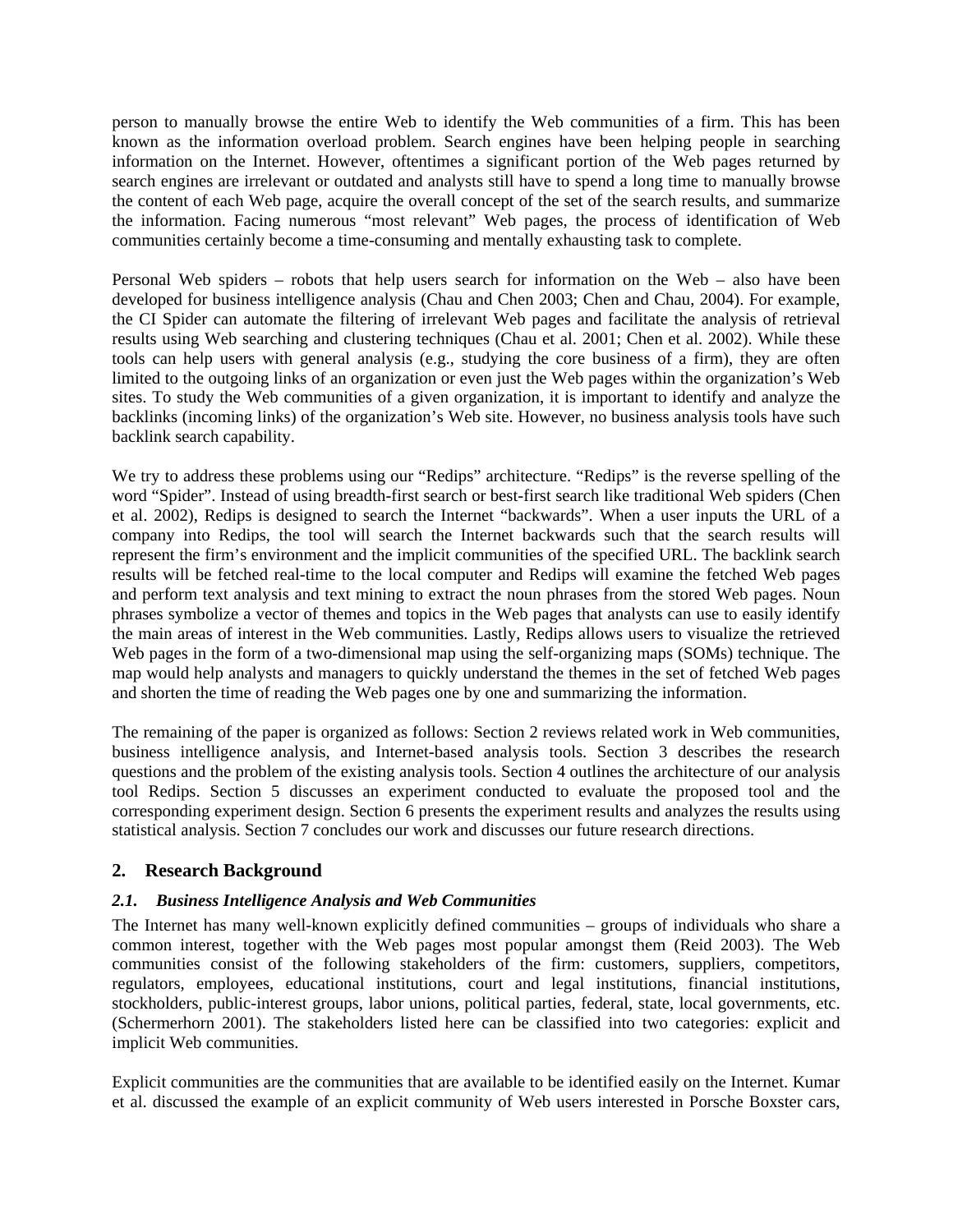such as the Porsche newsgroup, or resource collections in directories in search engines, such as the Yahoo directory (Kumar et al. 1998). Explicit communities are easy to be identified and analysts can simply use manual method to find a firm's explicit communities by browsing the firm's newsgroup, or the category in which the firm fall into in the directory like Yahoo on the Internet.

Implicit communities are relatively more difficult to find using manual browsing method. According to Kumar, implicit communities refer to the distributed, ad-hoc and random content-creation related to the common interests on the Internet (Kumar et al. 1998). The pages often have links to each other, but the common interests of implicit communities are sometimes too narrow and detailed for the resource pages or the directories to develop explicit listings for them. As a result, it is more difficult to find the implicit communities of a firm. In identifying the explicit and implicit communities of a firm, it is often assumed that the content pages created by these communities would provide hypertext links back to the firm's homepage for reference (Reid 2003).

#### *2.2. Internet-based Analysis Tools*

The simplest Internet-based analysis tool may be just a Web browser like the Internet Explorer. Using a manual browsing method, an analyst only needs to enter a firm's competitor's URL in the browser and then manually browse the information for further analysis. This manual browsing method is common to analysts. It is simple as many people are experienced in Internet surfing nowadays. Manual browsing also ensures the quality of the information collected and alleviates the problem of garbage in, garbage out, thus improving the quality of knowledge discovered.

However, the process of manual browsing is very time-consuming and mentally exhausting. Data collection is the most time-consuming task in typical analysis projects, accounting for more than 30% of the total time spent (Prescott and Smith 1991). It is not practical for analysts to go through the Web sites of all stakeholders of a company in detail. To make the problem worse, many Web pages are updated weekly, daily or even hourly. It is almost impossible for analysts to manually collect the most updated versions of every Web page for analysis.

To address these problems, Web analysis tools have been developed to do more than simple browsing. In this section, we will review some Web-based analysis tools that are related to Web searching and in particular Web community extraction.

#### *2.2.1. General-purpose Search Engines and Backlink Search Engines*

Many different search engines are available on the Internet. Each has its own characteristics and employs its preferred algorithm in indexing, ranking and visualizing Web documents. For example, Google (www.google.com) and AltaVista (www.altavista.com) allow users to submit queries and present the Web pages in a ranked order, while Yahoo! (www.yahoo.com) groups Web sites into categories, creating a hierarchical directory of a subset of the Internet. A Web search engine usually consists of the four main components: spiders, indexer, retrieval and ranking, and user interface. Spiders are responsible for collecting documents from the Web using different graph search algorithms. The indexer creates indexes for Web pages and stores the indices into database. The retrieval and ranking module is used for retrieving search results from the database and ranking the search results. The user interface allows users to query the search engine and customize their searches.

Another type of search engines is the meta-search engines, such as MetaCrawler (www.metacrawler.com) and Dogpile (www.dogpile.com). These search engines do not keep their own indexes. When a search request is received, a meta-search engine connects to multiple popular search engines and integrates the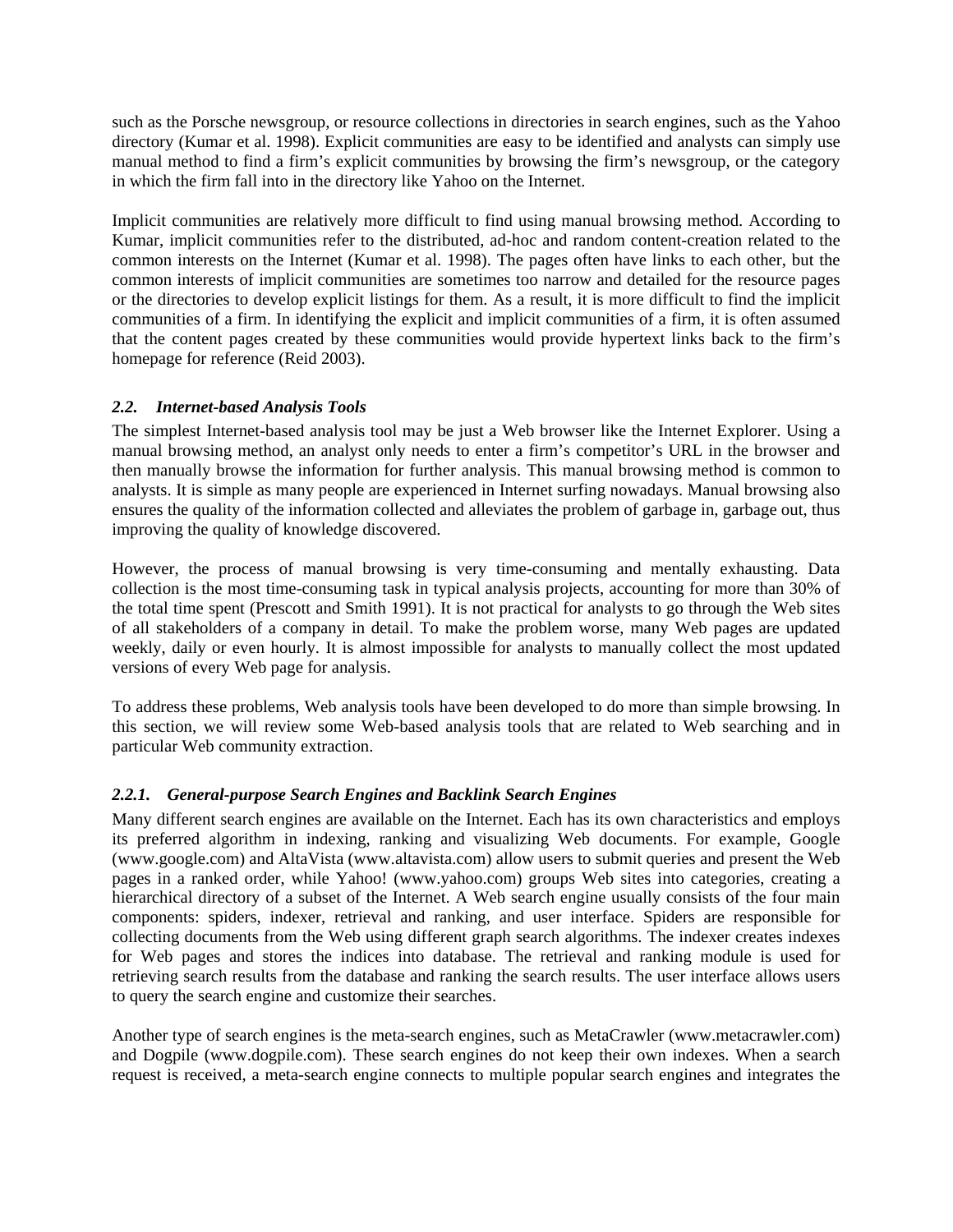results returned by these search engines. As each search engine covers different portion of the Internet, meta-search engines are useful when the user needs to get as much of the Internet as possible.

In addition to general searching, analysts can also use "backlink searching" to research a firm's Web communities that consist of the important stakeholders of the firm, including customers, suppliers, competitors, regulators, etc. Backlink searching can identify the communities of these stakeholders who generally have on their Web pages a hyperlink that point to the URL of the firm. Some general search engines also provide the feature of backlink searching. In these search engines, the indexer will, in addition to performing regular indexing, also index the links of each Web page collected. The information on these links is stored in the search engine's database, so it is possible for users to search for all links that point to a given Web page. One example is the Google search engine. Google allows users to use the reserved word "link" as an operator in the query. The query "link:siteURL" shows the users pages that point to a given URL. For example, the query "link:www.google.com" will return pages that contain a hyperlink to Google's home page. AltaVista and MSN Search (search.msn.com) also have a similar feature and a similar "link:" operator that finds pages with a link to a page with the specified URL text. Yahoo (www.yahoo.com), HotBot (www.hotbot.com), Alexa (www.alexa.com), and AlltheWeb (www.alltheweb.com) are other examples of search engines that provide backlink search.

Unlike general-purpose meta-search engines such as those discussed above, no meta-search engines are available for searching backlinks in the current search engine market.

#### *2.2.2. Text mining Tools*

Text mining, also known as text data mining (Hearst 1997) or knowledge discovery from textual databases (Feldman and Dagan 1995), refers generally to the process of extracting interesting and non-trivial patterns or knowledge from unstructured text documents (Tan 1999). Text mining is as well an extension of data mining or knowledge discovery from structured databases (Fayyad 1996). Text mining is a fascinating multidisciplinary field, including the knowledge from information retrieval, textual information analysis, information extraction, and information clustering.

Text mining tools help analysts better understand the retrieved Web document set from the Internet, identify interesting Web documents more effectively, and gain a quick overview of the Web documents' contents. This saves the manual browsing time of reading the entire set of Web pages. Analysts only have to examine the categories which are of the firm's own interest.

As information on the Internet is mainly in the form of text, e.g. HTML hypertext documents or PDF documents, text mining and textual information analysis become popular in the literature of Internet-based analysis tools. Textual information analysis is mainly based on natural language processing and has to index the source Web documents for analysis. Many techniques of indexing the source documents and extracting key concepts from text have been proposed in the recent few years. One of the proven techniques is automatic indexing algorithm, which has been shown to be as effective as human indexing (Salton 1986). Automatic indexing algorithms can be based on either single words or phrases. The Arizona Noun Phraser (AZNP) is one example of phrase-based indexing tool (Tolle and Chen 2000). The tool extracts all the noun phrases from each Web documents, based on part-of-speech tagging and linguistic rules.

After the documents are indexed, further analysis like document classification and clustering can be applied. Document classification is one form of data analysis that can be used to categorize the documents into a predetermined set of document classes or concepts (Han and Kamber 2001). Web documents are categorized based on the predefined library science classification methods in this approach. Since the classes or concepts are provided, the classification step is also known as supervised learning. This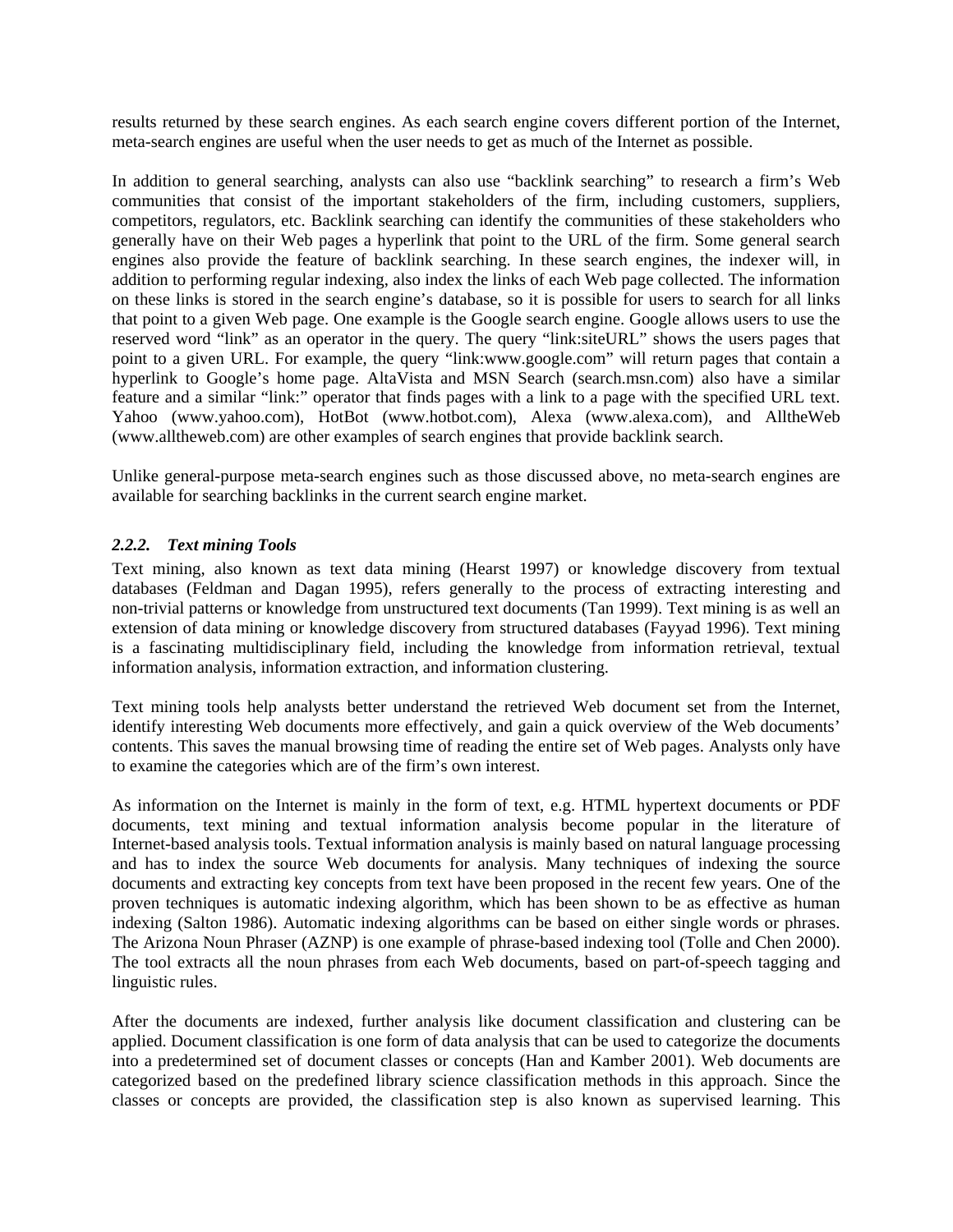contrasts with unsupervised learning (or clustering), in which the classes are not known, and the number or set of classes to be learned also may not be known in advance. Clustering is the process of grouping the data into classes or clusters so that objects within a cluster have high similarity in comparison to one another, but are very dissimilar to objects in other clusters. In text mining, the classes or clusters would have category labels defined based on the keywords or phrases that appear in the Web documents collected. The facts that document clustering generates the categories automatically based on the documents make the category labels of clustering more specific, descriptive, and meaningful with respect to the cluster contents.

One of the clustering approaches is Kohonen self-organizing map (SOM). Self-organizing map classifies documents into various categories automatically determined during the clustering process, with the underlying neural network algorithm (Kohonen 1995). This approach clusters documents into various topics that are automatically generated in real time using neural network algorithms (Kohonen 1995; Chen et al. 1998). Every document is assigned to its corresponding regions in the two-dimensional graphical map displayed to the user. Every region contains similar documents under the same topic while those regions with similar topics are located close to each other on the self-organizing map.

### **3. Research Question**

The huge size of Internet has been the source of many problems for business intelligence analysis and the current Internet-based tools help very little in searching the Web communities of an organization. In this research, we try to answer the research question on whether backlink search can be used to identify an organization's Web communities more efficiently and effectively when compared with other existing methods. We also study the usability of the proposed implementation.



## **4. Architecture of Redips**

Figure 1: Redips System Architecture

To study the research question, we proposed the Redips architecture as shown in Figure 1. A user session with Redips starts with querying the selected search engines based on the given URLs. The spider then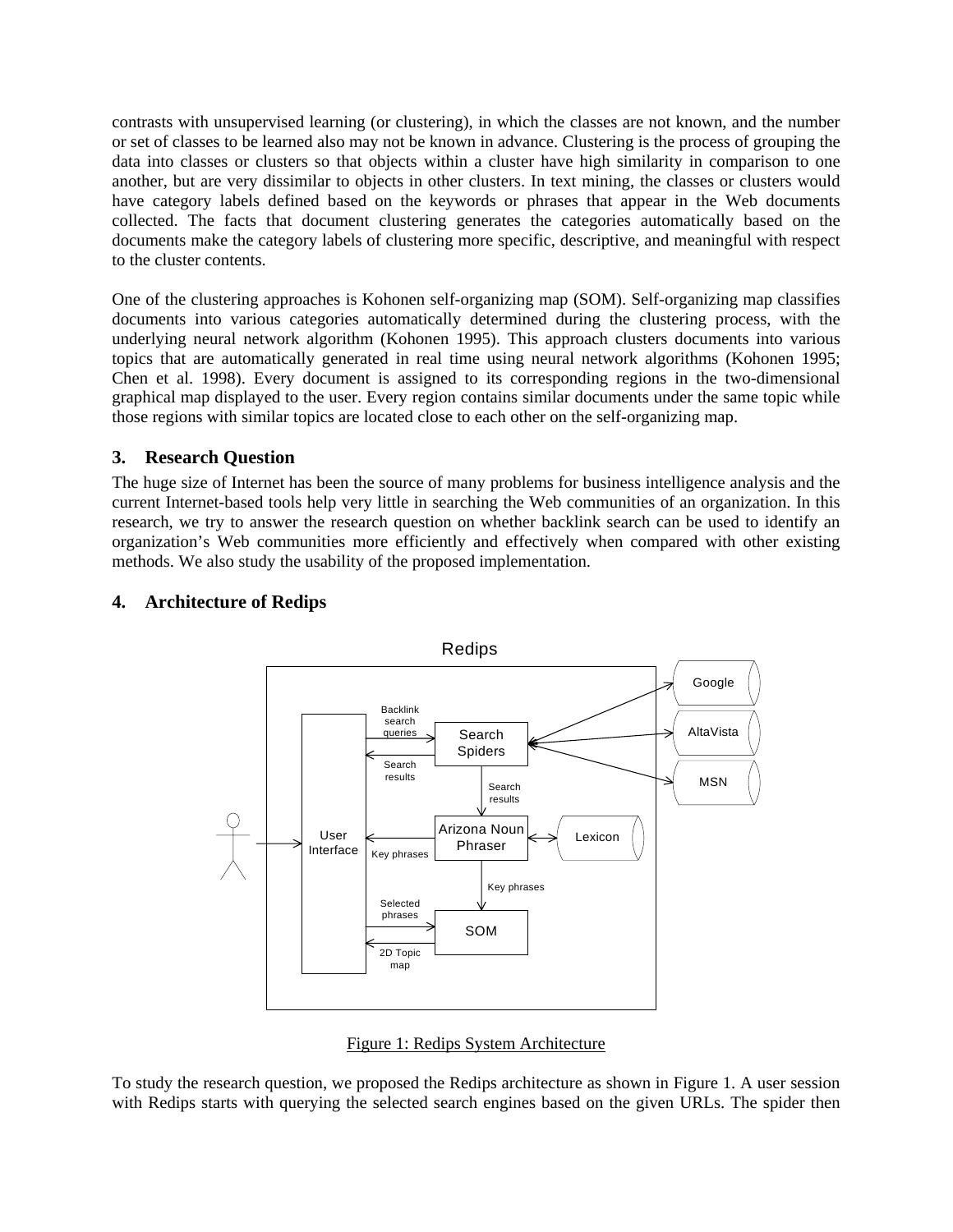fetches the URLs returned from those Web pages. After collecting the required number of Web pages, further analysis will be performed. Noun phrases will be extracted from them, which allow the user to know what key concepts are related to the Web sites and keywords specified. The concepts can also be visualized in a two-dimensional map, which categorizes the Web pages by collecting them into regions, each of which represents a concept. All these functionalities allow the user automatically to collect information more effectively and represent it in a more meaningful way.

Redips is implemented based on the MetaSpider system developed in our previous research (Chen et al. 2001). The main modules include the user interface, spider, Arizona noun phraser, and self-organization maps. User interface is the first point of contact between the user and the system. Spider fetched the URLs returned from those search engines. Arizona noun phraser is a natural language processing tool to do the key phrase extraction from Internet text. Self-organization maps visualize the concepts in a two-dimensional map. The modules will be discussed in the subsections below.

#### *4.1. Spider*

Redips has the ability of meta-searching, which leverages the capabilities of multiple backlink search engines and provides a simple, uniform user interface that alleviate the information overload and low precision issues (Selberg and Etzioni 1997; Chau et al. 2001). Meta-backlink-searching can improve search performance by sending queries to multiple backlink search engines and collating only the highest-ranking subset of the returns from each backlink search engine. Currently, Redips connects to three backlink search engines: Google Web APIs service, Altavista, and MSN Search. More backlink search engines may be easily added in our architecture. Unlike other meta-searching tools, which show only the URLs and page summaries to the user, Redips will fetch the full text of the URLs returned by the underlying backlink search engines and perform post-retrieval filtering and analysis.

### *4.2. Post-retrieval Analysis*

After the documents are fetched from the Web, the Arizona Noun Phraser (AZNP), developed at the University of Arizona AI Lab, is executed to perform "noun-phrasing" by extracting high-quality phrases from the documents (Tolle and Chen 2000). The frequencies of occurrences of the phrases are also recorded. Arizona Noun Phraser helps analysts to evaluate of Web communities' link in a short time and provides an overview of the entire document set to the user. In addition, the self-organization maps (SOM) algorithm is employed to automatically cluster the Web pages collected into different regions on a two-dimensional map. The map creates an intuitive, graphical display of important concepts contained in textural information (Lin et al., 1991). The SOM aims to visualize the pattern and relationship across Web documents that reveal the business relationships between the firm's stakeholders. Compared with textual reports, SOM maps would be able to draw the attention of managers and analysts and allow them to quickly understand the overview of the Web communities identified. This would shorten the overall analysis time and the decision making time, which is very important in the today's fast-changing business world. Readers are referred to Chen for the technical details of the two components (Chen et al. 2001).

### *4.3. Sample User Session*

When using Redips, a user should first enter the Web site to be analyzed and the backlink search engines to be included. A sample user session with Redips is shown in Figure 2. In this example, the Web site entered is http://www.ibm.com/, the homepage of the IBM Web site. Optionally, the user can enter the keyword(s) to be included in the returned Web pages. The user may also specify some other search options. In this step, the user can define the intelligent analysis objectives, e.g. the firm, information source, topic, in the analysis process. After starting the search, multiple threads will be generated to start getting Web pages from the Internet. The URLs returned by the search engines will then be displayed. The user can browse these pages for exploratory, preliminary research in this step.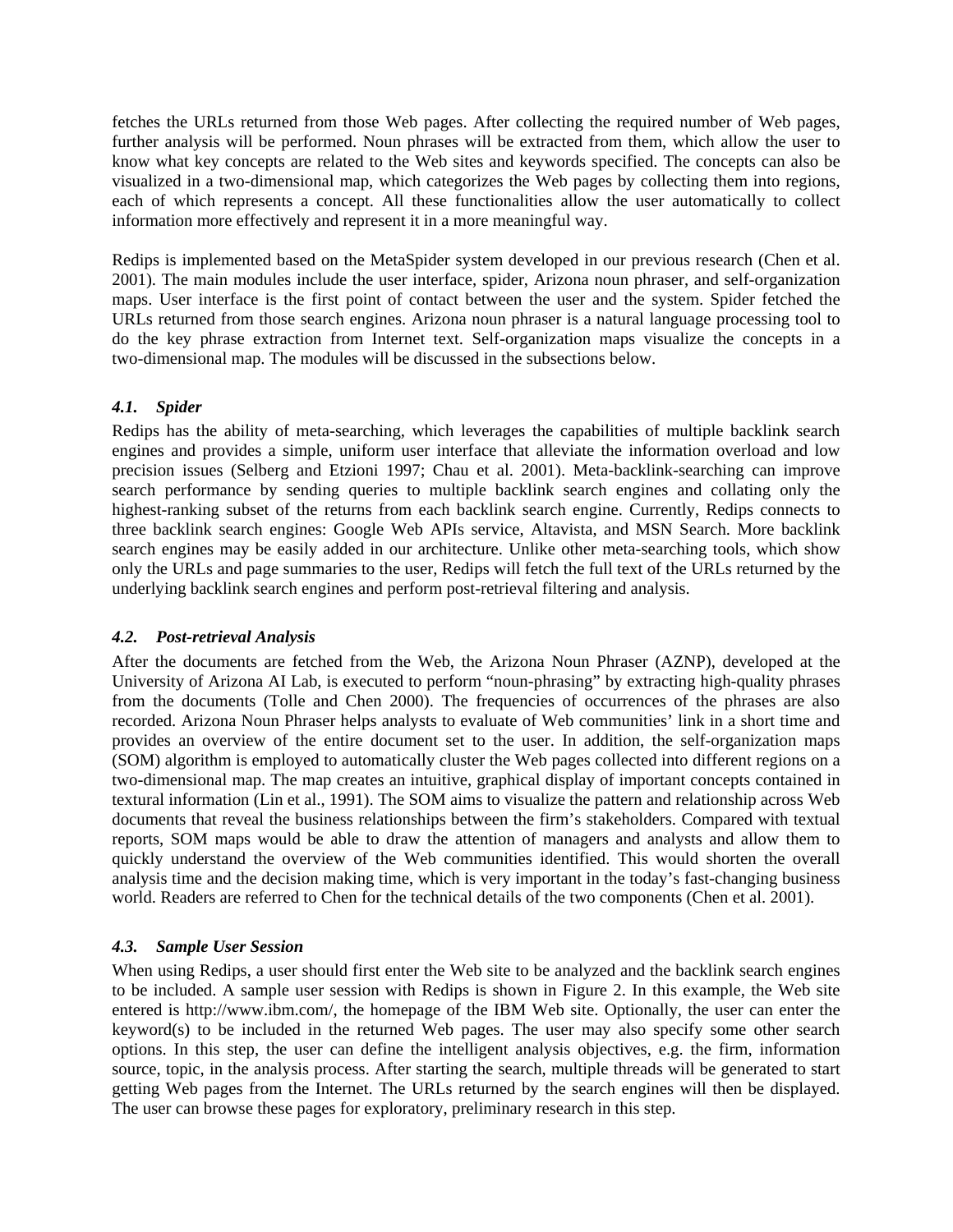



The user can then instruct the system to download the complete pages from the URLs returned by the search engines (only titles and URLs are available in the previous step). The search results are displayed dynamically during the search. The user can explore the results and browse the content of any of the Web pages collected. Noun phrases are also extracted from the Web pages and analyzed. The frequency of appearance of each noun phrase is displayed and the user can browse the pages that contain any particular noun phrase. A categorization map, known as the Self-Organizing Map (SOM), is generated based on the noun phrases selected. The Web pages are categorized into different regions on the map, based on the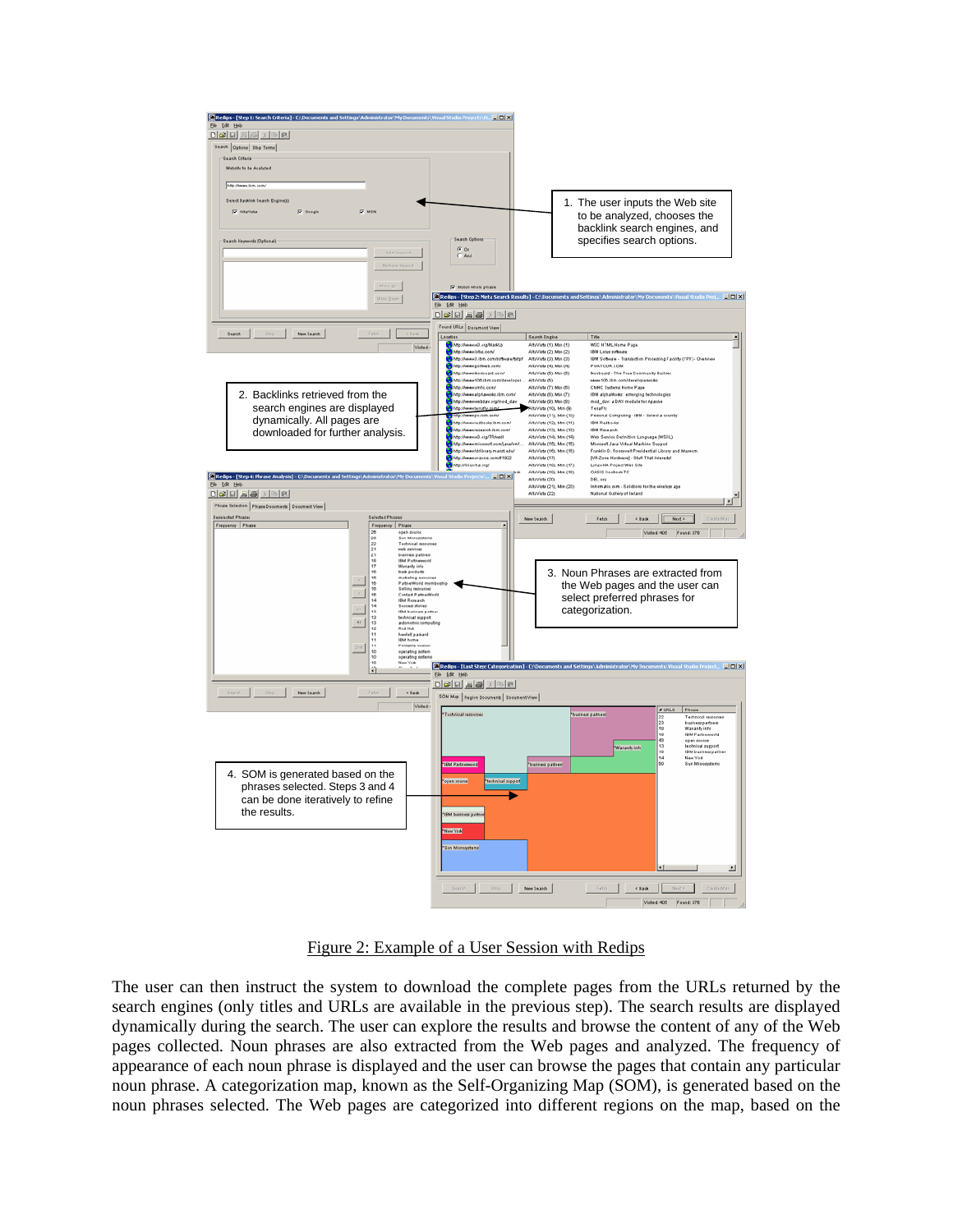noun phrases they contain. In our example in Figure 2, several categories of Web communities of IBM are identified on the map, such as IBM Partnerworld, Sun Microsystems, open source, and technical resources.

### **5. Experiment Design**

The research goals are to answering the research questions as described in Section 3 and in know if Redips outperformed other Internet-based analysis tools. We also plan to evaluate the effectiveness and efficiency of different methods in performing both document retrieval and document categorization tasks in the business intelligence analysis process, our project performed a comparative user study to contrast our tool with two traditional business intelligence analysis approaches: backlink search engines and manual browsing.

#### *5.1. Experimental Tasks*

Redips, designed to facilitate and integrate both document retrieval and document categorization, is not directly applicable to the traditional evaluation methodologies that treat document retrieval and document categorization completely separately. As a result our project uses the evaluation framework based on theme identification that enables us to measure the performance of the combination of the systems' retrieval and categorization features (Chen et al. 2001; Chau et al. 2001; Chau et al. 2003). The evaluation would ask the test subjects to identify the major themes related to the Web communities of a certain firm's Web site. This is similar to the open-ended "soft" queries created by the National Institute of Standards and Technology (NIST) for the TREC (Text Retrieval Conference) ad hoc tasks (Voorhees and Harman 1998).

The experiment tasks were constructed based on the new evaluation framework. A theme was defined as "A short noun phrase" that "summarizes a specific aspect of Web communities". Noun phrases like "consulting firms", "business intelligence", "java technology", "financial consulting" are the examples of themes in the experiment tasks. The theme-based framework enables us to evaluate traditional methods with Redips, measure the performance of the combination of the systems' retrieval and categorization features in relation to the Web communities. The performance measurements like precision and recall are further discussed in the Section 5.3.

The test subjects had to image themselves as a consultant who has been hired to do some research or investigation on the online Web communities of a certain company, e.g. IBM. The URL of the Web site of the company was presented to the subjects. The subjects had to start the Redips system and started the search by entering the URL in the user interface. Following the search session from meta-search results to noun phrase selection, a two-dimensional SOM map would be displayed to the subjects, providing an overview of categories of the Web communities. The subjects would summarize all the displayed information and write down a number of themes, which are related to the specific aspect of Web communities. The themes should give an overview about the Web communities of the firm. At the end of the experiment, subjects were required to fill out questionnaires about the user experience of the three analysis approaches.

The experiment tasks of backlink search engines and manual browsing approach are similar, except the analysis tools involved in the tasks. Test subjects, when they are using backlink search engines approach, were presented with three search engines: Google, Altavista, and MSN search. The search engines had to be used to collect an organization's Web communities' information. For the manual browsing and searching approach, the subjects were asked to freely explore the contents in the given Web site using an Internet browser for the Web communities' information. Both these two benchmark approaches also required the test subjects to write down a number of themes about the Web communities of the firm, similar to that of using the Redips approach.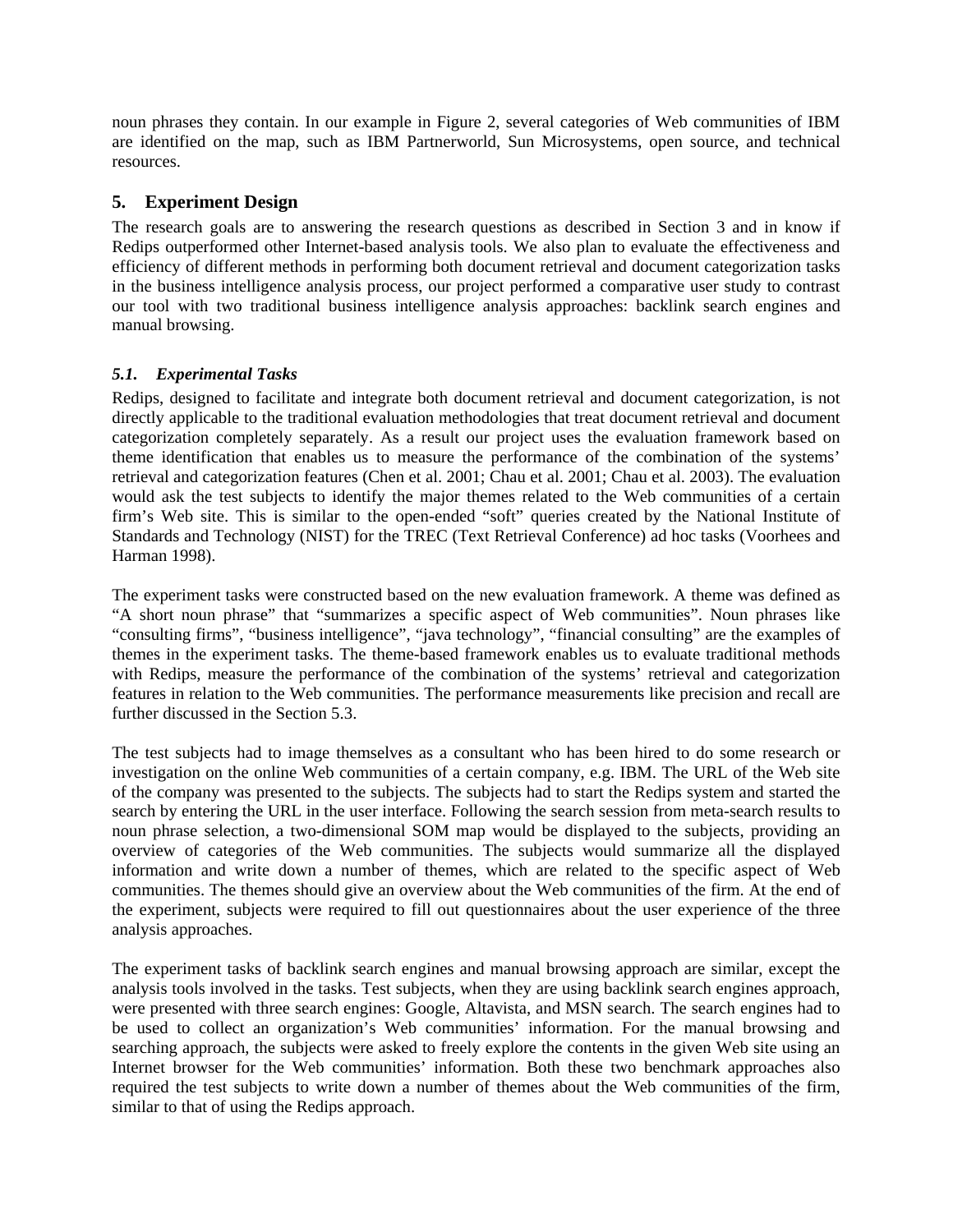#### *5.2. Experiment Design and Hypotheses*

The experiment intended to compare Redips's performance with the backlink search engine and manual browsing approach in business intelligence analysis based on Web communities. The following hypotheses were constructed in the experiment:

**Hypothesis 1.** Redips achieves a higher precision and recall than backlink search engines for searching Web communities of a firm.

**Hypothesis 2.** Redips achieves a higher precision and recall than manual browsing/searching for searching Web communities of a firm.

The hypotheses constructed were tested using a total of six organizations: IBM, Microstrategy, Sun Microsystems, Inc., Morgan Stanley, Eiffel Software, and the Boston Consulting Group. The firms were selected as diversified as possible to minimize the effects on the experiment results. Two pilot studies were conducted in order for us to refine the experimental tasks and experiment design. During the real experiment, thirty subjects, mostly junior students from the business school from an English university in Asia, were recruited and each subject was required to search for the Web communities of three out of the six different firms using the three different analysis approaches. Rotation was applied such that the order of analysis approaches and business firms tested would not bias the experimental results.

A graduate student majoring in library and information management was invited as the independent expert judge for this experiment. The judge manually browsed the firm's Web communities' Web sites, and individually summarized the Web pages into a number of themes. The themes formed the basis for evaluation and measurement of performance, which is further discussed in the next subsection.

### *5.3. Performance Measure*

The experiment examined both quantitative and qualitative data for the experiment analysis. Our primary interests for quantitative data were in the performance and efficiency of the analysis approaches. Performance was evaluated by theme-based precision and recall, whereas efficiency was measured by the analysis time used by the subjects. Precision rate was the proportion of retrieved material actually relevant. Recall rate was the proportion of relevant material actually retrieved. They were calculated using the following formulae.

$$
precision = \frac{number\ of\ correct\ themes\ identified\ by\ the\ subject\ number\ of\ all\ themes\ identified\ by\ the\ subject\ recall = \frac{number\ of\ correct\ themes\ identified\ by\ the\ subject\ number\ of\ correct\ themes\ identified\ by\ expert\ judges}
$$

Analysis time was recorded as total duration spent on the analyzing, including both the response time of the system and subjects' browsing and analysis time. Time period during which the subjects wrote their answers on the answer sheet were included in the analysis time as well. User search logs recorded major observations of user behaviors, as well as the user's think aloud disclosure during the experiments. Questionnaires were also used to collect qualitative data to evaluate and compare the three analysis approaches.

### **6. Experiment Results and Analysis**

#### *6.1. Performance*

Performance in terms of search effectiveness was one of our primary interests in the experiment and was evaluated by theme-based precision and recall. The test statistics was used to test the research hypotheses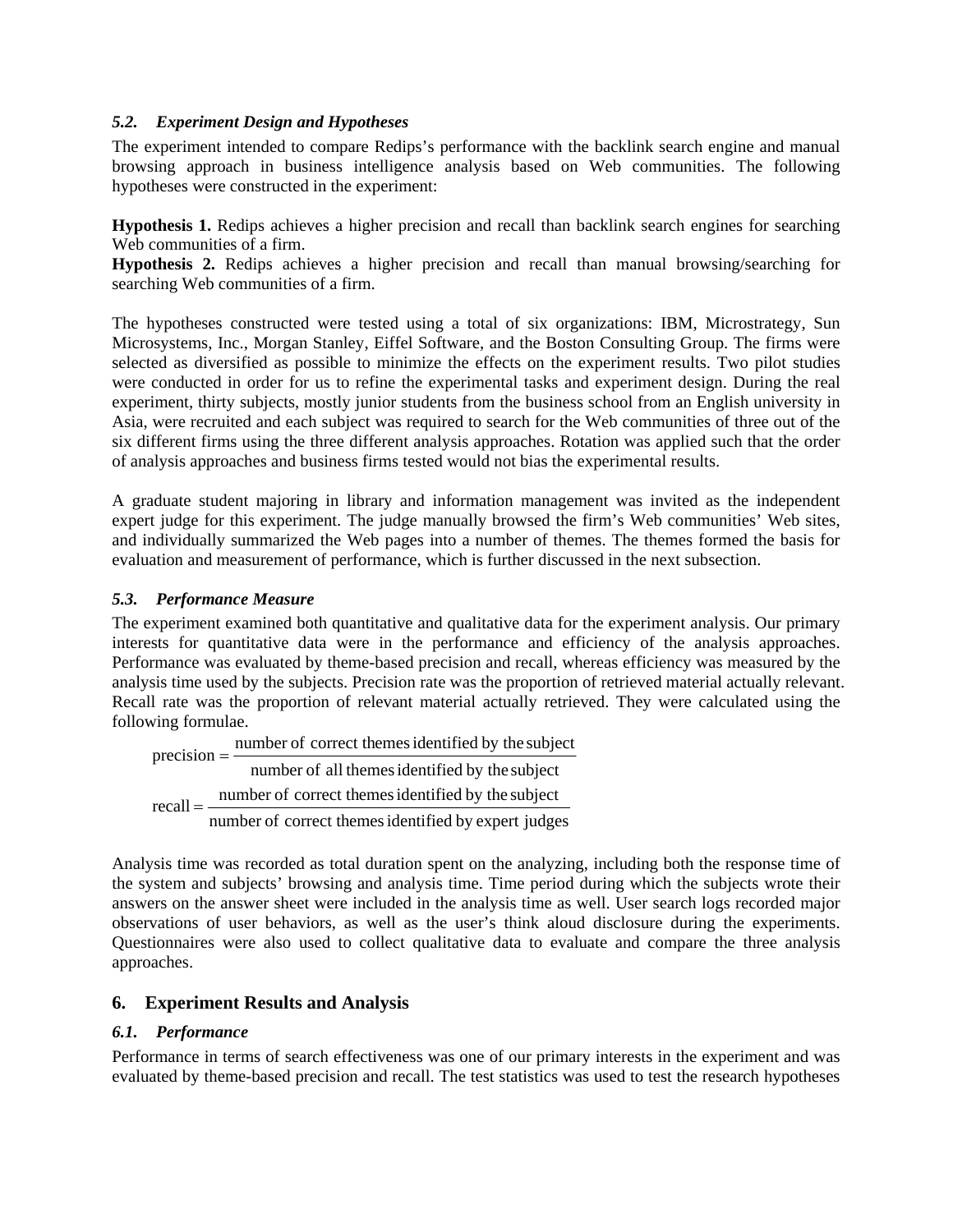1 and 2 in Section 5.2 and the main statistics of the 3 analysis approaches, Redips, backlink search engines, manual browsing, were summarized in Table 1.

|                  | <b>Redips</b> | <b>Backlink search</b><br>engines | <b>Manual browsing</b> |
|------------------|---------------|-----------------------------------|------------------------|
| <b>Precision</b> | 0.598         | 0.468                             | 0.422                  |
| Recall           | 0.390         | 0.237                             | 0.262                  |
| Time (seconds)   | 204           | 168                               | 128                    |

#### Table 1: Experiment results

According to the Table 1, the mean precision (0.598) and mean recall (0.390) of Redips were larger than that of backlink search engines. Pairwise t-tests were conducted to measure the statistical significance of the differences between the analysis approaches and the results revealed that Redips's mean precision is not significantly higher than backlink search engines ( $p = 0.108$ ), while Redips's mean recall is statistically significantly higher than that of backlink search engines ( $p = 0.0005$ ). From the statistical results, Hypothesis 1 was accepted. A conclusion that Redips achieved higher precision and recall than backlink search engines for searching Web communities of a firm was confirmed.

Redips not only achieved a better performance than backlink search engines, but also did well compared with manual browsing. The mean precision and mean recall were all statistically better than that of manual browsing ( $p = 0.0044$  and 0.0008, respectively). Hypothesis 2 was also confirmed.

We suggest that Redips excelled in precision and recall, when compared with the two benchmark approaches, due to several reasons. First, Redips has the ability of meta-searching, as described earlier in the paper, leverages the capabilities of multiple backlink search engines and provides a simple, uniform user interface. This would improve the recall rate of the system and thus the overall performance. Redips also allows users to enter the keywords to be included in the returned Web pages. This feature helped to increase the quality of the result set of Web pages, generating themes that were more related to the Web communities, and thus increasing the precision.

Second, clustering techniques like Arizona Noun Phraser and SOM map helped users narrow down the search scope and focuses on the interested Web communities. When reviewing the noun phrases and the categorization map generated by the system, the user can click on any interested Web communities that have been extracted from the full-text Web documents in order to discover a subset of Web documents that focus on the interested Web communities. This helped the user to decide if the Web communities were of the interests of the firm and improved the precision.

Third, the interactive user interface and visualization component, e.g. sorting and iterative map creation, make it possible for the users to focus on the interested Web communities and improve the search results. The SOM map technique used in Redips played an important role as well. SOM map was a summary in which the resulting Web communities had some support, e.g. the most frequent Web communities. The results helped the user to focus their attention on the most frequent Web communities that might usually of the greatest interest of the firm.

### *6.2. Efficiency*

Another important measurement was the efficiency, which was evaluated by the analysis time of the subjects. The results were shown in Table 1. The mean analysis time of Redips was 204 seconds, i.e. 3.4 minutes, which was higher than both the backlink search engines (2.8 minutes) and manual browsing approaches (2.13 minutes), with a p-value of 0.0563 and 0.00166 respectively. The higher analysis time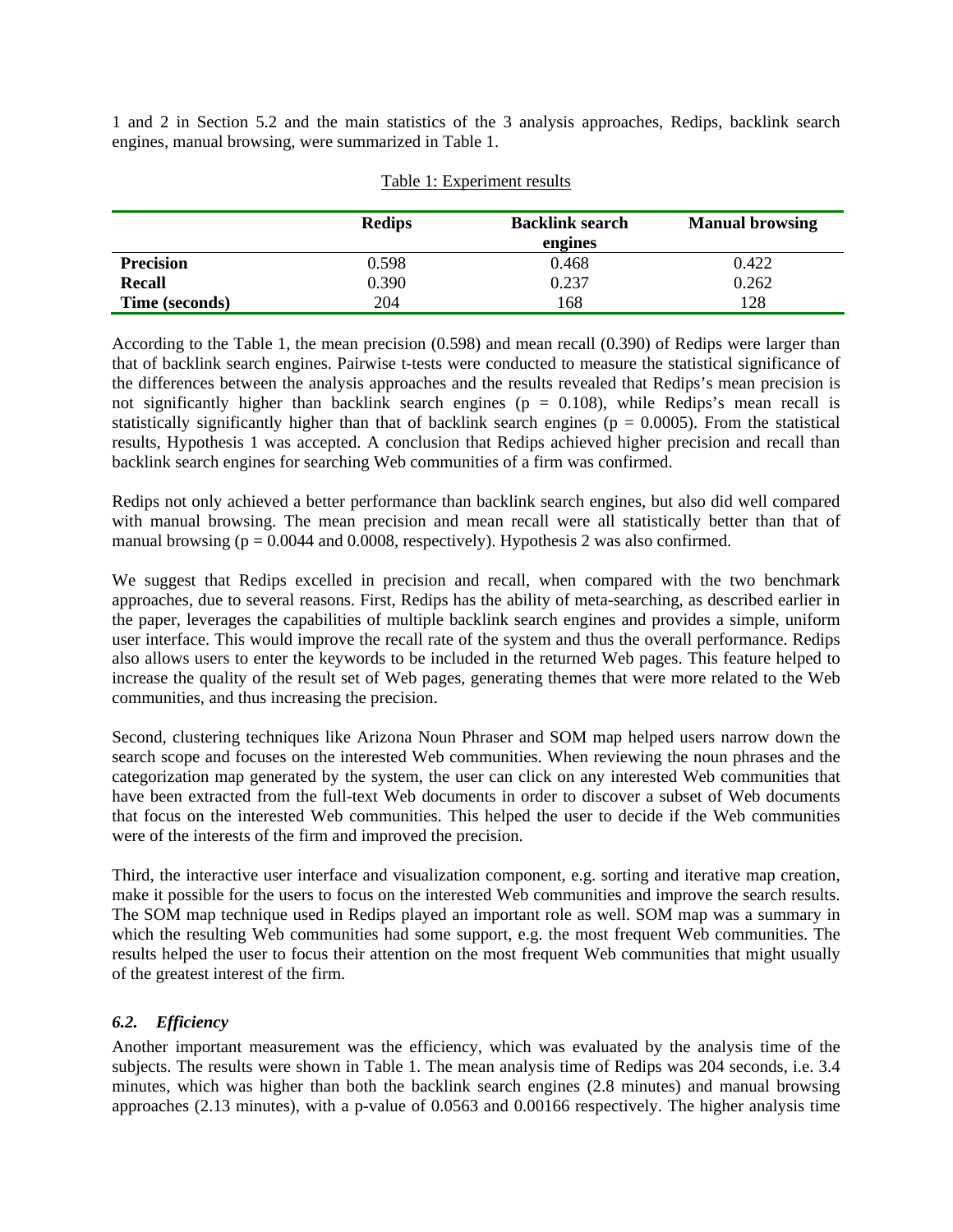was not significant compared with backlink search engines, but significant compared with manual browsing. We observed that Redips spent a lot of time in fetching the full text of the URLs returned by the underlying backlink search engines and performing post-retrieval filtering and analysis. The users as well had comments on the analysis time used and recommend improvements in the time issues.

### *6.3. Questionnaire Results*

The questionnaire was designed primarily to discover users' attitudes and subjective experience with the analysis approaches – Redips, backlink search engines, and manual browsing. The questions in the questionnaire evaluated and compared the analysis approaches on five dimensions, including user interface, usefulness of the information retrieved, subjects' level of certainty about their answers, user satisfaction of the analysis experience, and the amount of knowledge obtained after the analysis. The results of the questionnaire showed that Redips scored higher in ease of use (3.77) than backlink search engines (2.6) and manual browsing (3.2). The differences were statistically significant at the 5% level in both cases. Overall, our participants found that it is easier to search Web communities of a firm using Redips than using backlink search engines or using manual browsing. The subjects generally ranked Redips as the best approach among the three.

### **7. Conclusions and Future Directions**

This paper, on seeing a demand for a tool for strategic business analysis applications, proposes the Redips architecture to help analysts work more efficiently in business intelligence analysis. An experiment was conducted to confirm the improvements of the new tool. We found that Redips achieved higher precision and recall than backlink search engines and manual browsing for searching Web communities of a firm. The results show that the combination of backlink searching and advanced analysis techniques can be used in Web community identification and analysis.

The applications of Redips in strategic planning process and business intelligent process are extensive. Redips helps analysts to do a comprehensive analysis of an organization's environment and find information about the environment in the Internet. With additional knowledge about the environment of organizations and the firm's Web communities, e.g. suppliers, customers, competitors, regulators, and pressure groups of the firm, the knowledge would form the basis of strategy formulation in the strategic planning process, in turn, creating and sustaining superior performance of the firm. While our study has shown the feasibility of the proposed approach, we believe that many other Web retrieval and analysis techniques can possibly be implemented on client-side search tools to improve efficiency and effectiveness in the study of Web communities in business intelligence analysis.

#### **Acknowledgements**

The Redips project has been supported in part by the following grants:

- HKU Seed Funding for Basic Research, "Using Content and Link Analysis in Developing Domain-specific Web Search Engines: A Machine Learning Approach," February 2004 – January 2006.
- HKU Seed Funding for Basic Research, "Searching the World Wide Web Backwards for Business Intelligence Analysis," January 2005 – December 2006.
- NSF Digital Library Initiative-2, "High-performance Digital Library Systems: From Information Retrieval to Knowledge Management", April 1999 – March 2002.

We would like to thank the domain experts and the subjects for their participation in our experiment.